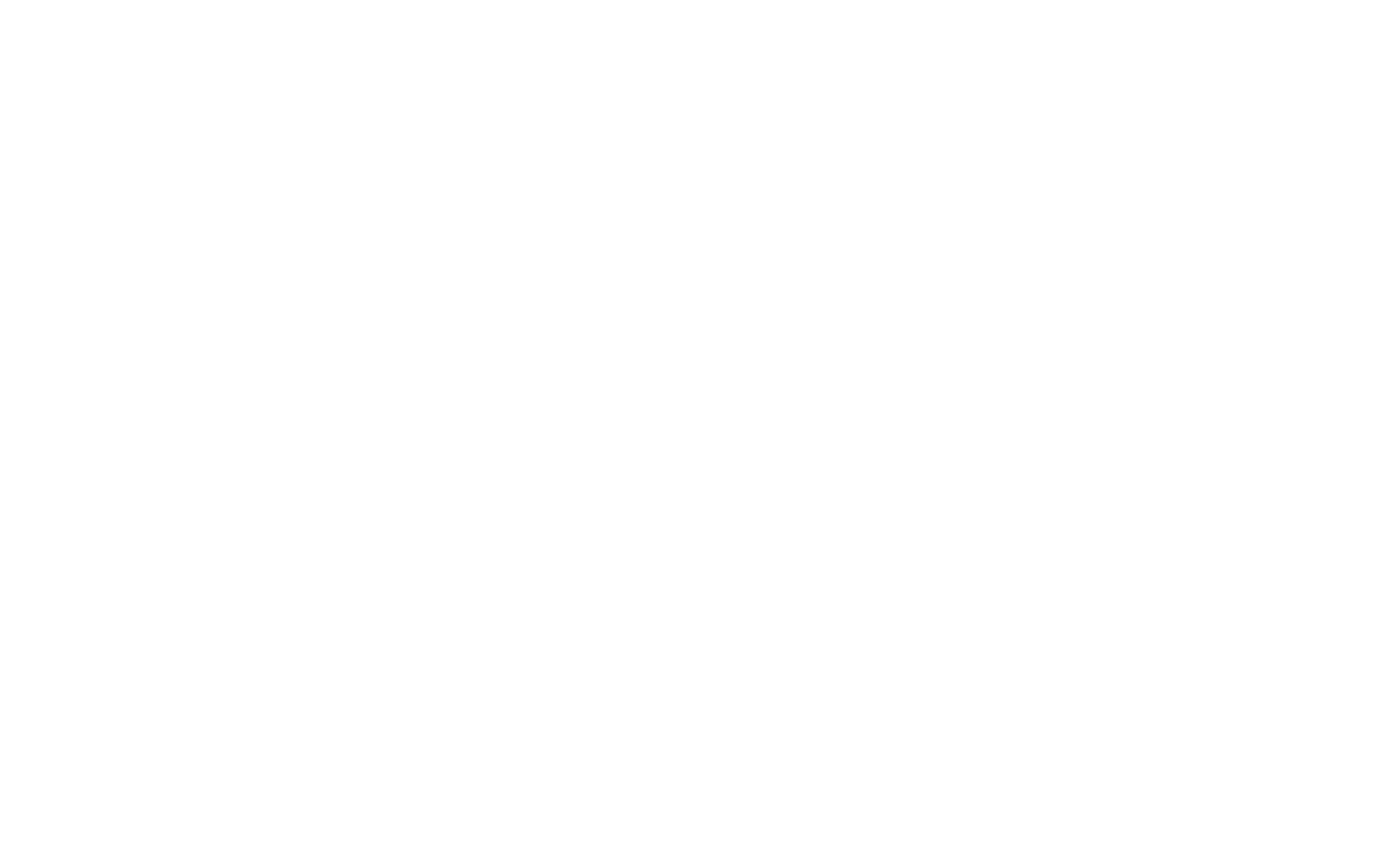## CONSEJO PROVINCIAL DE ECUCACION FECHA DE EMISION: 19/11/2021 JUNTA DE CLASIFICACION DE EDUCACION PRIMARIA

LISTADO DOC.TITULARES EN CONDICIONES DE ASCENSO POR LOCALIDAD A¥O 2022

| <sup>3</sup> Local i dad: Cte Pi edrabuena<br><sup>3</sup> VICEDIRECTORES CON 3 A¥OS EN CONDICIONES DE ACCEDER A LA DIRECCION                                                                                                        |                |                                                                           |  |                                                                      |                                                                                                            |              |                                                                                          | LIJIMDU DUGHITTULMINLJ LII GUNDIGIUNLJ DL MJOLNJU FUN LUGALIDMD MTU ZUZZ |           |                                                                                                                                                                                                                                        |
|--------------------------------------------------------------------------------------------------------------------------------------------------------------------------------------------------------------------------------------|----------------|---------------------------------------------------------------------------|--|----------------------------------------------------------------------|------------------------------------------------------------------------------------------------------------|--------------|------------------------------------------------------------------------------------------|--------------------------------------------------------------------------|-----------|----------------------------------------------------------------------------------------------------------------------------------------------------------------------------------------------------------------------------------------|
| Ord<br>$\mathcal{L}(\mathcal{L})$ and $\mathcal{L}(\mathcal{L})$ and $\mathcal{L}(\mathcal{L})$ and $\mathcal{L}(\mathcal{L})$ and $\mathcal{L}(\mathcal{L})$                                                                        |                |                                                                           |  |                                                                      |                                                                                                            |              |                                                                                          |                                                                          |           | Nro Apellido y Nombre Tit A.P. --- SERVICIOS DOCENTES --- ANT. CUL. RESI. M.A. ATP O.T. PUBL - ACTIVIDADES -C.C. J.E. OTRO S.D.I. PUNT. Establecimiento Titular                                                                        |
| <sup>3</sup> VI CEDI RECTORES CON 2 A¥OS EN CONDI CI ONES DE ACCEDER A LA DI RECCI ON                                                                                                                                                |                |                                                                           |  |                                                                      |                                                                                                            |              |                                                                                          |                                                                          |           |                                                                                                                                                                                                                                        |
| Ord                                                                                                                                                                                                                                  |                |                                                                           |  |                                                                      |                                                                                                            |              |                                                                                          | M.A/E Vic Dir Sup S.T. Voc D.N.Asis Dict Loc Prov Na/In ALDP GRAL        |           | Nro Apellido y Nombre Tit A.P. --- SERVICIOS DOCENTES --- ANT. CUL. RESI. M.A. ATP O.T. PUBL - ACTIVIDADES -C.C. J.E. OTRO S.D.I. PUNT.Establecimiento Titular                                                                         |
| 1 ROCA ANALIA LUCRECIA 9 0.40 3.40 0.60 4.00<br>2 BOHLING MARLI 9 3.00 0.60<br>2 BOHLING MARLI<br>MAESTROS DE A¥O EN CONDICIONES DE ACCEDER A LA VICEDIRECCION DE EGB 1 y 2 <sup>3</sup>                                             | $\overline{9}$ | 3.00 0.60                                                                 |  | 3.00                                                                 | 10.00                                                                                                      |              | $0.20 \quad 3.75$                                                                        | 0.15 3.00 35.95 ESCUELA N 86<br>29.55 ESCUELA N 6                        |           |                                                                                                                                                                                                                                        |
| Ord                                                                                                                                                                                                                                  |                |                                                                           |  |                                                                      |                                                                                                            |              |                                                                                          |                                                                          | ALDP GRAL | Nro Apellido y Nombre Tit A.P. --- SERVICIOS DOCENTES --- ANT. CUL. RESI. M.A. ATP O.T. PUBL - ACTIVIDADES -C.C. J.E. OTRO S.D.I. PUNT.Establecimiento Titular                                                                         |
| 1 MONTIEL MARIA<br>2 FRANCO NORMA BEATRIZ 9<br>3 MOLINA MARIA DE LOS 9<br>4 ELAL MARIA JOSE<br>5 LUGGREN MARIELA<br>6 LAGAR LETICIA<br>7 PALACIOS MARIA LAURA<br>8 MARTINS JOSEFA<br>9 GOMEZ SANDRA MARYSOL<br>10 BURGOS MARIA LAURA | 9 3.20 0.80    | 2.00<br>4.20 0.30<br>5.60<br>2.40<br>2.40<br>4.60<br>3.80<br>2.80<br>2.00 |  | 3.00<br>2.60<br>3.00<br>3.00<br>3.00<br>3.00<br>3.00<br>2.85<br>3.00 | 3.00 10.00 1.40<br>10.00<br>10.00<br>10.00 0.40<br>10.00<br>10.00 0.90<br>10.00<br>10.00<br>10.00<br>10.00 | 0.20<br>0.10 | 5.75<br>$6.25$ 0.15<br>$0.50 \quad 6.25 \quad 0.50$<br>$0.10 \quad 1.50$<br>2.75<br>1.00 | 0. 15<br>0. 50<br>0.10<br>0.15<br>0.15<br>0.30                           |           | 3.00 36.15 ESCUELA N 86<br>3.00 34.00 ESCUELA N 86<br>33.35 ESCUELA N 86<br>2.00 30.00 ESCUELA N 6<br>3.00 29.10 ESCUELA N 86<br>28.20 ESCUELA N 6<br>26.95 ESCUELA N 6<br>25.80 ESCUELA N 6<br>25.65 ESCUELA N 6<br>24.40 ESCUELA N 6 |

# PAGINA: 1<br>FECHA DE EMISION: 19/11/2021